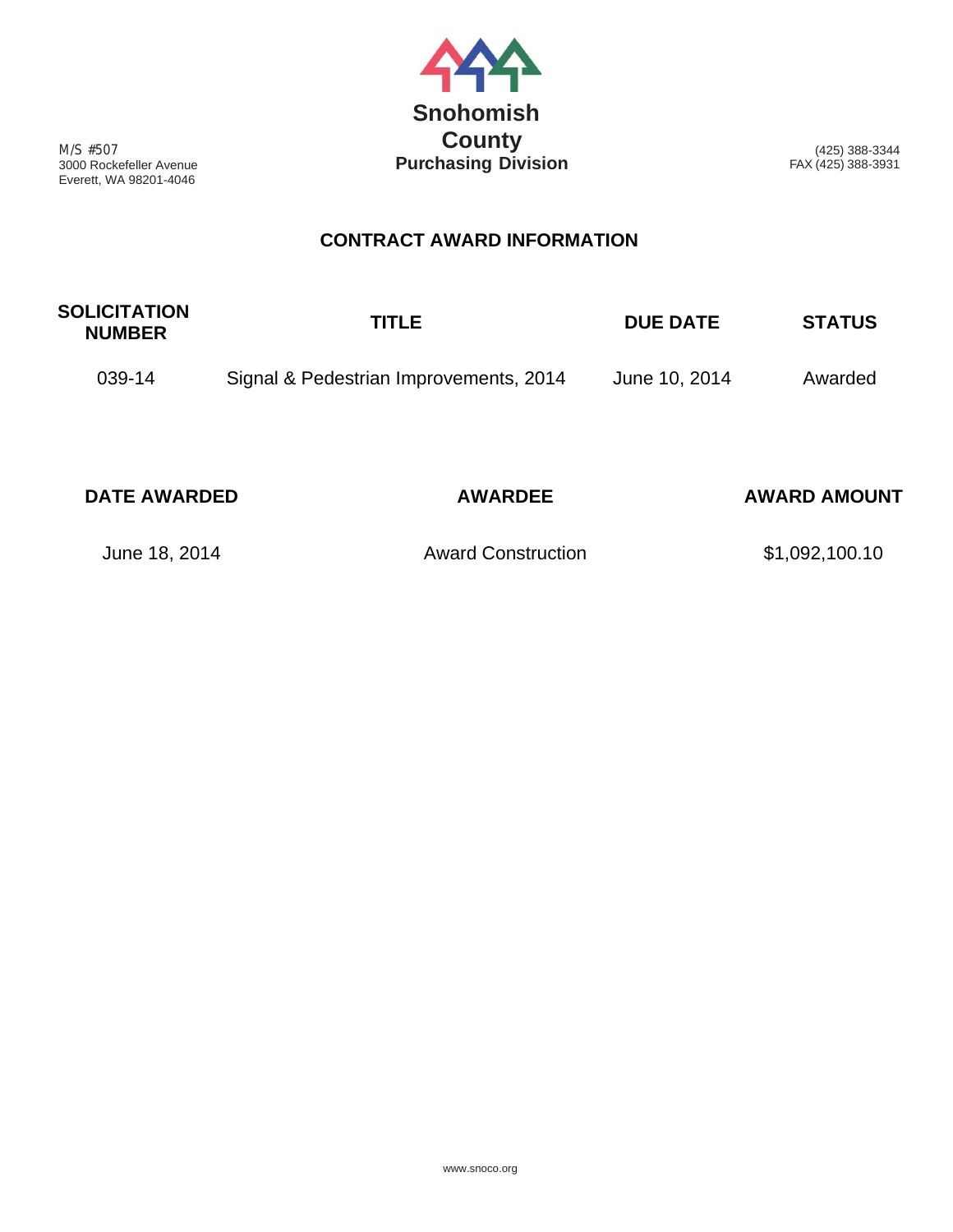

## **BID TABULATION**

PROJECT: **2014 Signal & Pedestrian Improvements** PROJECT NUMBERS: RC1527,RC1666,RC1667,RC1674 BID NO: 039-14 BID DATE: June 10, 2014 TOTAL NUMBER OF BIDDERS: 4

|                                                             |                |             |             | <b>ENGINEER'S ESTIMATE</b> | AVERAGE<br>UNIT  | Aw         |
|-------------------------------------------------------------|----------------|-------------|-------------|----------------------------|------------------|------------|
|                                                             |                |             | <b>UNIT</b> |                            |                  | <b>UNI</b> |
| <b>ITEM</b>                                                 | <b>QTY</b>     | <b>UNIT</b> | PRICE       | <b>TOTAL</b>               | <b>BID PRICE</b> | <b>PRI</b> |
| <b>PREPARATION</b>                                          |                |             |             |                            |                  |            |
| 1 MOBILIZATION                                              |                | LS.         | 84,000.00   | 84,000.00                  | 84,270.00        | 65,50      |
| 2 CLEARING & GRUBBING                                       | $\overline{1}$ | LS.         | 4,700.00    | 4,700.00                   | 11,470.00        | 7,00       |
| 3 REMOVAL OF STRUCTURE AND OBSTRUCTION                      | $\overline{1}$ | LS.         | 11,000.00   | 11,000.00                  | 13,101.24        | 28,50      |
| 4   SAWCUTTING EXISTING PAVEMENT                            | 909            | LF.         | 5.00        | 4,545.00                   | 4.49             |            |
| <b>GRADING</b>                                              |                |             |             |                            |                  |            |
| 5 ROADWAY EXCAVATION INCL HAUL                              | 210            | CY          | 30.00       | 6,300.00                   | 37.61            |            |
| 6 GRAVEL BORROW INCL HAUL                                   | 94             | <b>TON</b>  | 45.00       | 4,230.00                   | 30.56            |            |
| <b>DRAINAGE</b>                                             |                |             |             |                            |                  |            |
| 7 OUARRY SPALLS                                             | 32             | <b>TON</b>  | 40.00       | 1,280.00                   | 60.03            |            |
| 8 CORRUGATED POLYETHYLENE CULV PIPE 12 IN DIAM              | 18             | LF.         | 45.00       | 810.00                     | 75.41            |            |
| 9 CORRUGATED POLYETHYLENE CULV PIPE 24 IN DIAM              | 35             | LF.         | 55.00       | 1,925.00                   | 110.27           |            |
| 10 UNDERDRAIN PIPE 4 IN DIAM                                | 51             | LF.         | 35.00       | 1,785.00                   | 26.27            |            |
| <b>STORM SEWER</b>                                          |                |             |             |                            |                  |            |
| 11 CATCH BASIN TYPE 1                                       | $\mathfrak{Z}$ | EACH        | 2,000.00    | 6,000.00                   | 1,329.25         | 1,33       |
| <b>SURFACING</b>                                            |                |             |             |                            |                  |            |
| 12 CRUSHED SURFACING TOP COURSE                             | 161            | <b>TON</b>  | 80.00       | 12,880.00                  | 36.88            |            |
| <b>LIQUID ASPHALT</b>                                       |                |             |             |                            |                  |            |
| 13   ANTI-STRIPPING ADDITIVE                                | 140            | <b>EST</b>  | 1.00        | 140.00                     | 1.00             |            |
| <b>HOT MIX ASPHALT</b>                                      |                |             |             |                            |                  |            |
| 14 HMA CL 1/2 IN PG 64-22                                   | 137            | <b>TON</b>  | 110.00      | 15,070.00                  | 226.65           | 23         |
| 15 ASPHALT COST PRICE ADJUSTMENT                            | 45             | CALC        | 1.00        | 45.00                      | 1.00             |            |
| <b>EROSION CONTROL &amp; ROADSIDE</b><br><b>RESTORATION</b> |                |             |             |                            |                  |            |
| 16 SILT FENCE                                               | 234            | LF.         | 5.00        | 1,170.00                   | 5.76             |            |
| 17 ESC LEAD                                                 | 15             | DAY         | 100.00      | 1,500.00                   | 131.25           |            |
| 18   INLET PROTECTION                                       | 13             | EACH        | 120.00      | 1,560.00                   | 76.50            |            |
| 19 EROSION/WATER POLLUTION CONTROL                          | 17500          | EST         | 1.00        | 17,500.00                  | 1.00             |            |
| 20 SEEDING, FERTILIZING, AND MULCHING                       | 0.3            | <b>ACRE</b> | 5,000.00    | 1,500.00                   | 4,775.00         | 4,00       |
| 21   TOPSOIL TYPE A                                         | 131            | CY          | 50.00       | 6,550.00                   | 47.38            |            |
|                                                             |                |             |             |                            |                  |            |